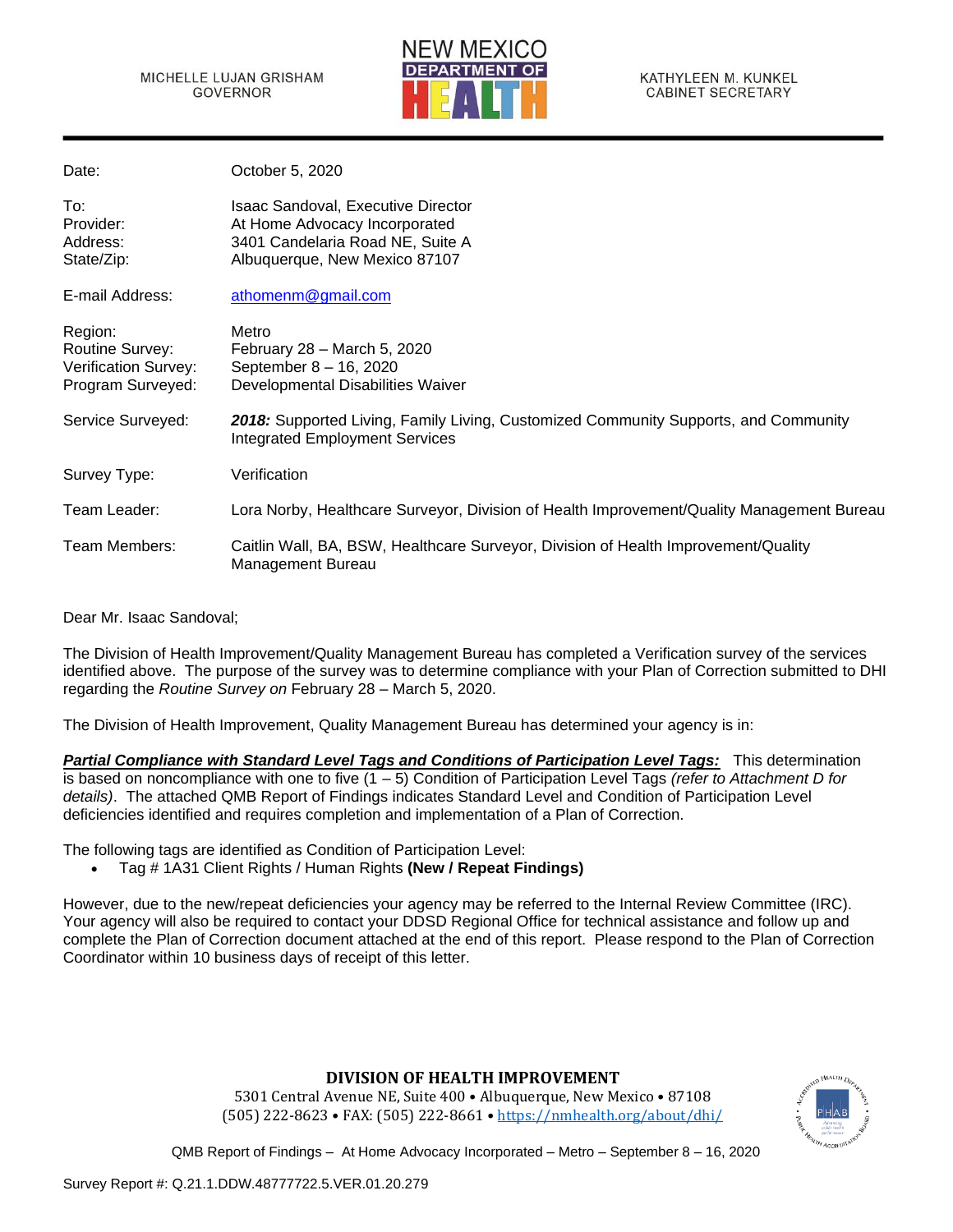# **Plan of Correction:**

The attached Report of Findings identifies the new/repeat Standard Level deficiencies found during your agency's verification compliance review. You are required to complete and implement a Plan of Correction. Your agency has a total of 10 business days from the receipt of this letter. The Plan of Correction must include the following:

- 1. Evidence your agency has contacted your DDSD Regional Office for technical assistance;
- 2. A Plan of Correction detailing Quality Assurance/Quality Improvement processes to prevent your agency from receiving deficiencies in the future. Please use the format provided at the end of this report;
- 3. Documentation verifying that newly cited deficiencies have been corrected.

#### **Submission of your Plan of Correction:**

Please submit your agency's Plan of Correction and documentation verifying correction of survey deficiencies within 10 business days of receipt of this letter to the parties below:

**1. Quality Management Bureau, Attention: Plan of Correction Coordinator 5301 Central Ave. NE Suite 400, New Mexico 87108 [MonicaE.Valdez@state.nm.us](mailto:MonicaE.Valdez@state.nm.us)**

## **2. Developmental Disabilities Supports Division Regional Office for region of service surveyed**

Failure to submit your POC within the allotted 10 business days may result in the imposition of a \$200 per day Civil Monetary Penalty until it is received, completed and/or implemented.

Please contact the Plan of Correction Coordinator, Monica Valdez at 505-273-1930 or email at: [MonicaE.Valdez@state.nm.us](mailto:MonicaE.Valdez@state.nm.us) if you have questions about the survey or the report. Thank you for your cooperation and for the work you perform.

Sincerely,

Lora Norby

Lora Norby Team Lead/Healthcare Surveyor Division of Health Improvement Quality Management Bureau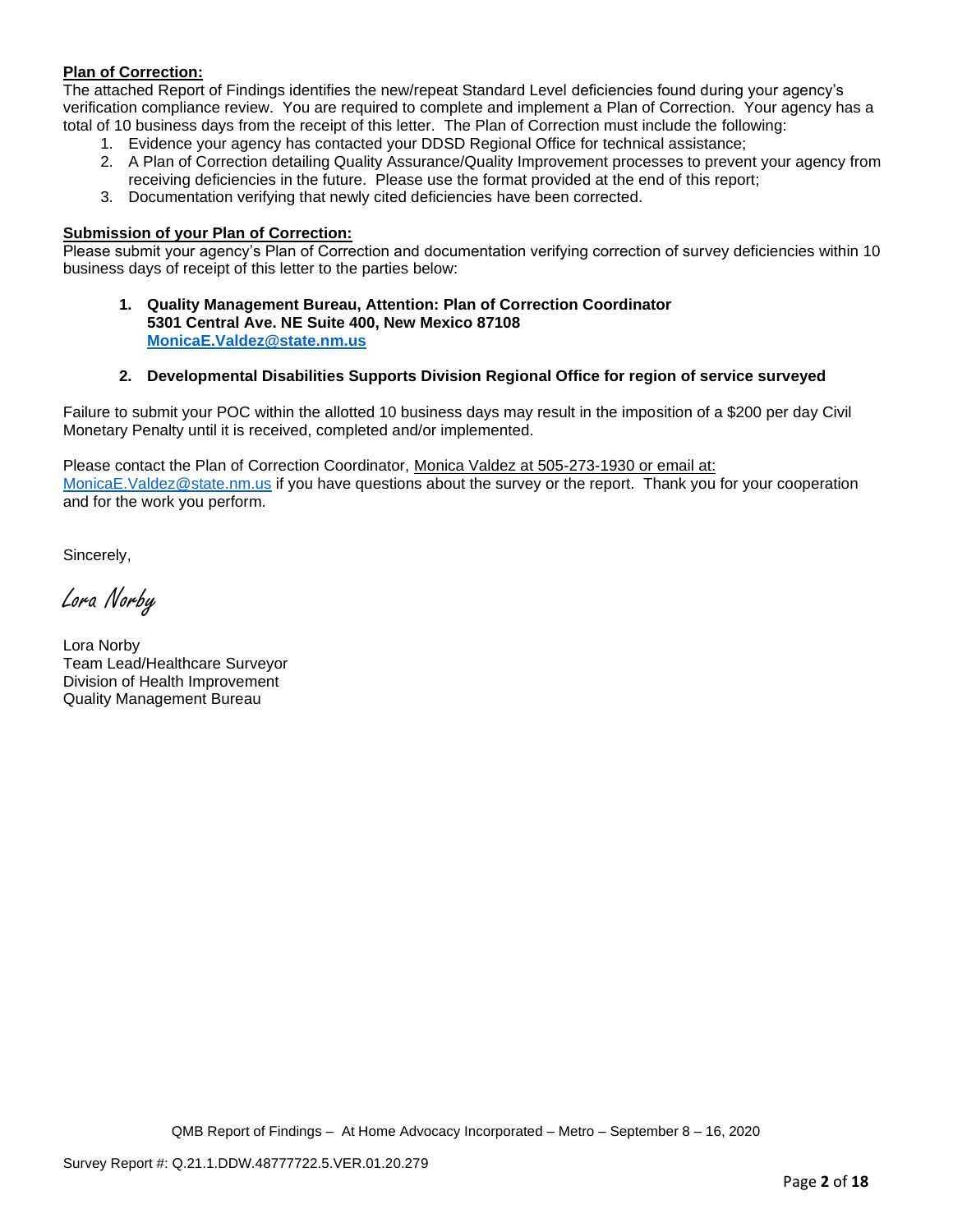|  | <b>Survey Process Employed:</b> |
|--|---------------------------------|
|--|---------------------------------|

| <b>Administrative Review Start Date:</b>                             | September 8, 2020                                                                                                                                                    |
|----------------------------------------------------------------------|----------------------------------------------------------------------------------------------------------------------------------------------------------------------|
| Contact:                                                             | <b>At Home Advocacy Incorporated</b><br>Isaac Sandoval, Executive Director                                                                                           |
|                                                                      | <b>DOH/DHI/QMB</b><br>Lora Norby, Team Lead/Healthcare Surveyor                                                                                                      |
| On-site Entrance Conference Date:                                    | September 8, 2020                                                                                                                                                    |
| Present:                                                             | At Home Advocacy Incorporated<br>Karen Garcia, Service Coordinator                                                                                                   |
|                                                                      | <b>DOH/DHI/QMB</b><br>Lora Norby, Team Lead/Healthcare Surveyor<br>Caitlin Wall, BA, BSW, Healthcare Surveyor<br>Wolf Krusemark, BFA, Healthcare Surveyor Supervisor |
| <b>Exit Conference Date:</b>                                         | September 16, 2020                                                                                                                                                   |
| Present:                                                             | <b>At Home Advocacy Incorporated</b><br>Karen Garcia, Service Coordinator<br>Isaac Sandoval, Executive Director                                                      |
|                                                                      | DOH/DHI/QMB<br>Lora Norby, Team Lead/Healthcare Surveyor<br>Caitlin Wall, BA, BSW, Healthcare Surveyor<br>Wolf Krusemark, BFA, Healthcare Surveyor Supervisor        |
|                                                                      | <b>DDSD - Metro Regional Office</b><br>Anthony Fragua, Social and Community Service Coordinator                                                                      |
| <b>Administrative Locations Visited:</b>                             | 0 (Note: No administrative locations visited due to COVID-19<br><b>Public Health Emergency)</b>                                                                      |
| <b>Total Sample Size:</b>                                            | 6                                                                                                                                                                    |
|                                                                      | 0 - Jackson Class Members<br>6 - Non-Jackson Class Members                                                                                                           |
|                                                                      | 6 - Family Living<br>6 - Customized Community Supports                                                                                                               |
| Persons Served Records Reviewed                                      | 6                                                                                                                                                                    |
| Direct Support Personnel Interviewed during<br><b>Routine Survey</b> | 12                                                                                                                                                                   |
| Direct Support Personnel Records Reviewed                            | 69                                                                                                                                                                   |
| Substitute Care/Respite Personnel<br><b>Records Reviewed</b>         | 16                                                                                                                                                                   |
| Service Coordinator Records Reviewed                                 | 1                                                                                                                                                                    |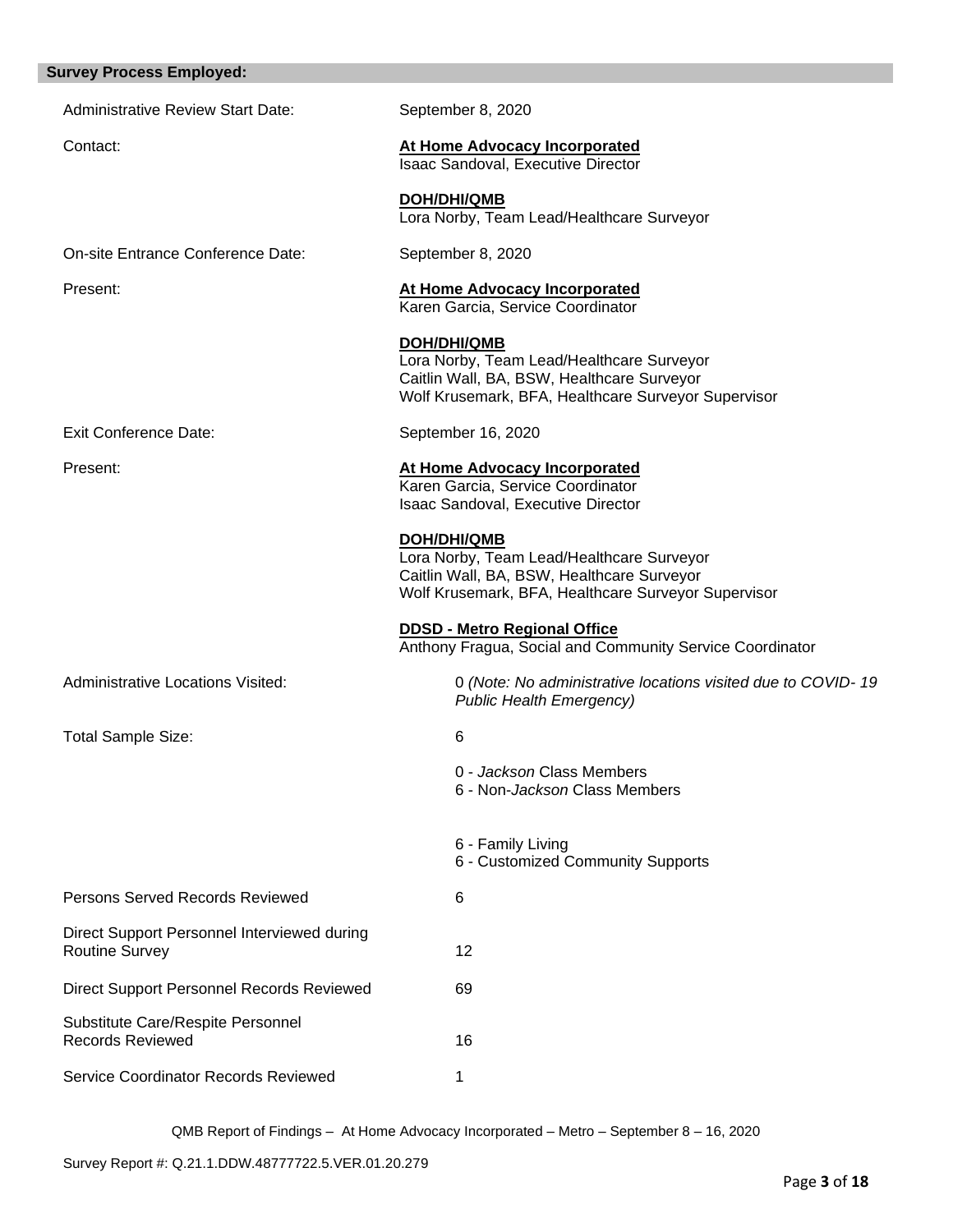Administrative Processes and Records Reviewed:

- Medicaid Billing/Reimbursement Records for all Services Provided
- Accreditation Records
- Oversight of Individual Funds
- Individual Medical and Program Case Files, including, but not limited to:
	- <sup>o</sup>Individual Service Plans
	- **Progress on Identified Outcomes**
	- **<sup>o</sup>Healthcare Plans**
	- Medication Administration Records
	- Medical Emergency Response Plans
	- **<sup>o</sup>Therapy Evaluations and Plans**
	- Healthcare Documentation Regarding Appointments and Required Follow-Up Other Required Health Information
- Internal Incident Management Reports and System Process / General Events Reports
- Personnel Files, including nursing and subcontracted staff
- Staff Training Records, Including Competency Interviews with Staff
- Agency Policy and Procedure Manual
- Caregiver Criminal History Screening Records
- Consolidated Online Registry/Employee Abuse Registry
- Human Rights Committee Notes and Meeting Minutes
- Evacuation Drills of Residences and Service Locations
- Quality Assurance / Improvement Plan
- CC: Distribution List: DOH Division of Health Improvement
	- DOH Developmental Disabilities Supports Division
	- DOH Office of Internal Audit
	- HSD Medical Assistance Division
	- NM Attorney General's Office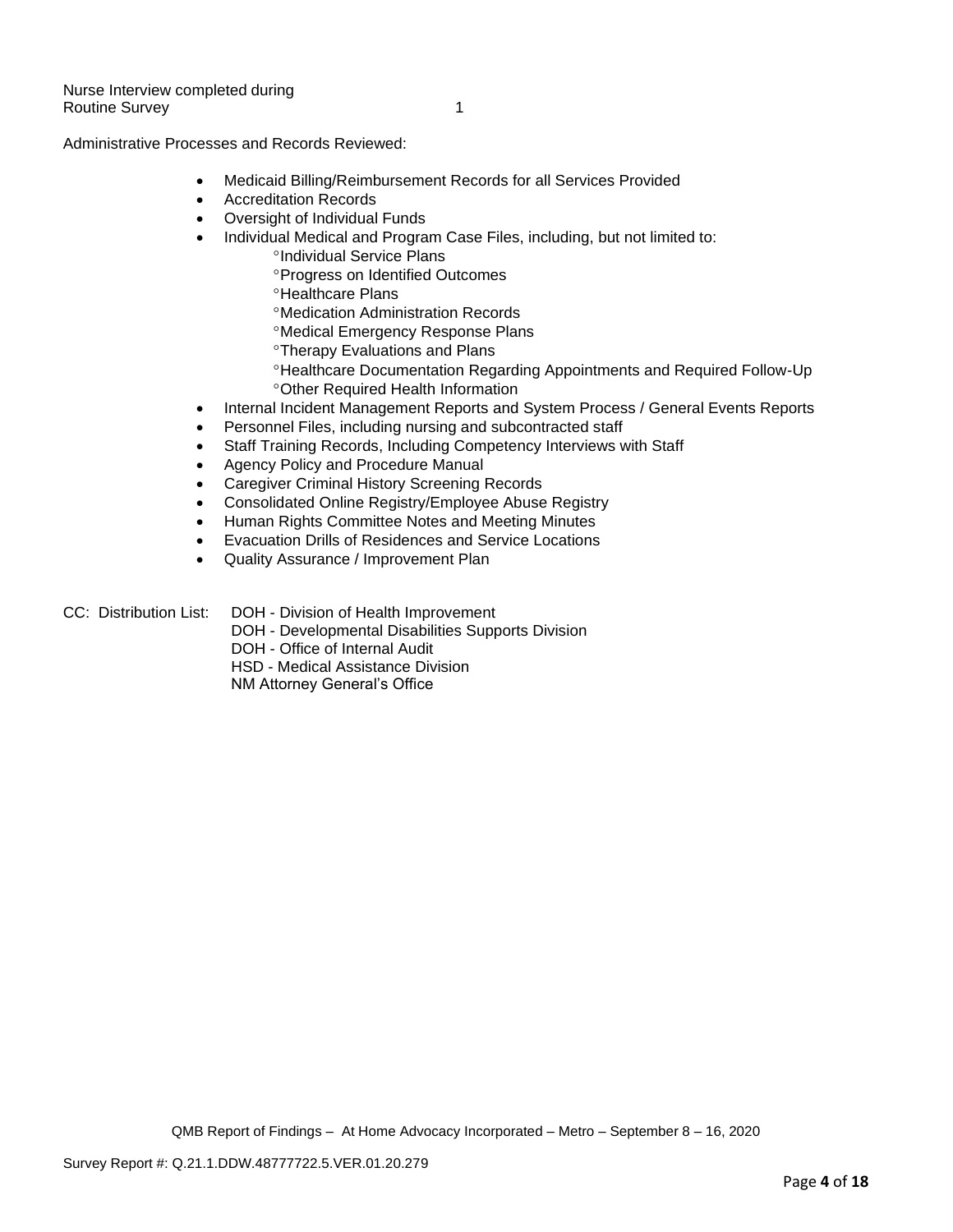## **Department of Health, Division of Health Improvement QMB Determination of Compliance Process**

The Division of Health Improvement, Quality Management Bureau (QMB) surveys compliance of the Developmental Disabilities Waiver (DDW) standards and other state and federal regulations. For the purpose of the LCA / CI survey the CMS waiver assurances have been grouped into four (4) Service Domains: Plan of Care (ISP Implementation); Qualified Providers; Health, Welfare and Safety; and Administrative Oversight (note that Administrative Oversight listed in this document is not the same as the CMS assurance of Administrative Authority. Used in this context it is related to the agency's operational policies and procedures, Quality Assurance system and Medicaid billing and reimbursement processes.)

The QMB Determination of Compliance process is based on provider compliance or non-compliance with standards and regulations identified during the on-site survey process and as reported in the QMB Report of Findings. All areas reviewed by QMB have been agreed to by DDSD and DHI/QMB and are reflective of CMS requirements. All deficiencies (non-compliance with standards and regulations) are identified and cited as either a Standard level deficiency or a Condition of Participation level deficiency in the QMB Reports of Findings. All deficiencies require corrective action when non-compliance is identified.

Each deficiency in your Report of Findings has been predetermined to be a Standard Level Deficiency, a Condition of Participation Level Deficiency, if below 85% compliance or a non-negotiable Condition of Participation Level Deficiency. Your Agency's overall Compliance Determination is based on a Scope and Severity Scale which takes into account the number of Standard and Condition Level Tags cited as well as the percentage of Individuals affected in the sample.

# **Conditions of Participation (CoPs)**

CoPs are based on the Centers for Medicare and Medicaid Services, Home and Community-Based Waiver required assurances, in addition to the New Mexico Developmental Disability Waiver (DDW) Service Standards. The Division of Health Improvement (DHI), in conjunction with the Developmental Disability Support Division (DDSD), has identified certain deficiencies that have the potential to be a Condition of Participation Level, if the tag falls below 85% compliance based on the number of people affected. Additionally, there are what are called nonnegotiable Conditions of Participation, regardless if one person or multiple people are affected. In this context, a CoP is defined as an essential / fundamental regulation or standard, which when out of compliance directly affects the health and welfare of the Individuals served. If no deficiencies within a Tag are at the level of a CoP, it is cited as a Standard Level Deficiency.

# *Service Domains and CoPs for Living Care Arrangements and Community Inclusion are as follows:*

**Service Domain: Service Plan: ISP Implementation -** *Services are delivered in accordance with the service plan, including type, scope, amount, duration and frequency specified in the service plan.*

### **Potential Condition of Participation Level Tags, if compliance is below 85%:**

- **1A08.3 –** Administrative Case File: Individual Service Plan / ISP Components
- **1A32 –** Administrative Case File: Individual Service Plan Implementation
- **LS14 –** Residential Service Delivery Site Case File (ISP and Healthcare Requirements)
- **IS14 –** CCS / CIES Service Delivery Site Case File (ISP and Healthcare Requirements)

**Service Domain: Qualified Providers -** *The State monitors non-licensed/non-certified providers to assure adherence to waiver requirements. The State implements its policies and procedures for verifying that provider training is conducted in accordance with State requirements and the approved waiver.*

### **Potential Condition of Participation Level Tags, if compliance is below 85%:**

- **1A20 -** Direct Support Personnel Training
- **1A22 -** Agency Personnel Competency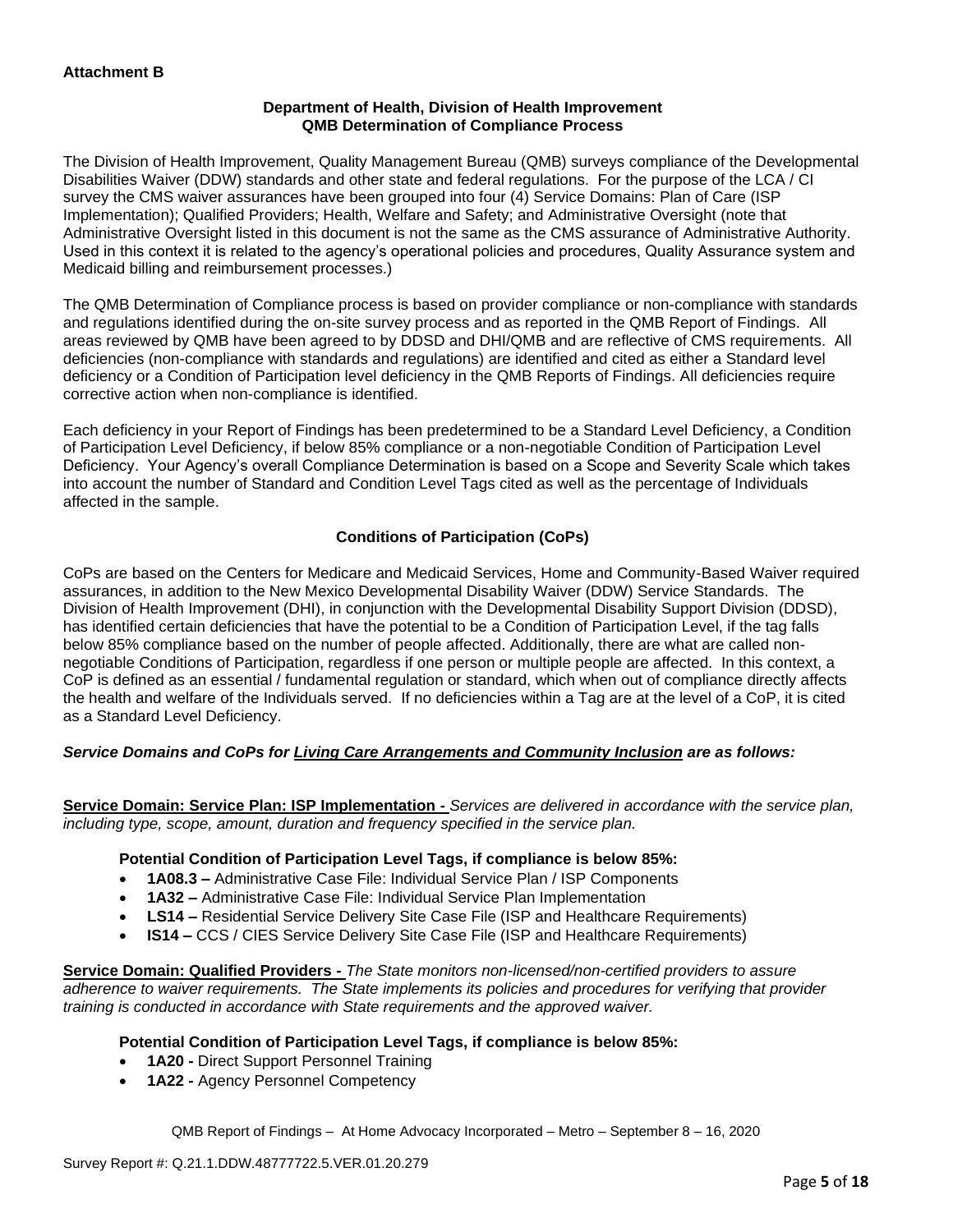• **1A37 –** Individual Specific Training

# **Non-Negotiable Condition of Participation Level Tags (one or more Individuals are cited):**

- **1A25.1 –** Caregiver Criminal History Screening
- **1A26.1 –** Consolidated On-line Registry Employee Abuse Registry

**Service Domain: Health, Welfare and Safety -** *The State, on an ongoing basis, identifies, addresses and seeks to prevent occurrences of abuse, neglect and exploitation. Individuals shall be afforded their basic human rights. The provider supports individuals to access needed healthcare services in a timely manner.*

## **Potential Condition of Participation Level Tags, if compliance is below 85%:**

- **1A08.2 –** Administrative Case File: Healthcare Requirements & Follow-up
- **1A09 –** Medication Delivery Routine Medication Administration
- **1A09.1 –** Medication Delivery PRN Medication Administration
- **1A15.2 –** Administrative Case File: Healthcare Documentation (Therap and Required Plans)

### **Non-Negotiable Condition of Participation Level Tags (one or more Individuals are cited):**

- **1A05 –** General Requirements / Agency Policy and Procedure Requirements
- **1A07 –** Social Security Income (SSI) Payments
- **1A09.2 –** Medication Delivery Nurse Approval for PRN Medication
- **1A15 –** Healthcare Coordination Nurse Availability / Knowledge
- **1A31 –** Client Rights/Human Rights
- **LS25.1 –** Residential Reqts. (Physical Environment Supported Living / Family Living / Intensive Medical Living)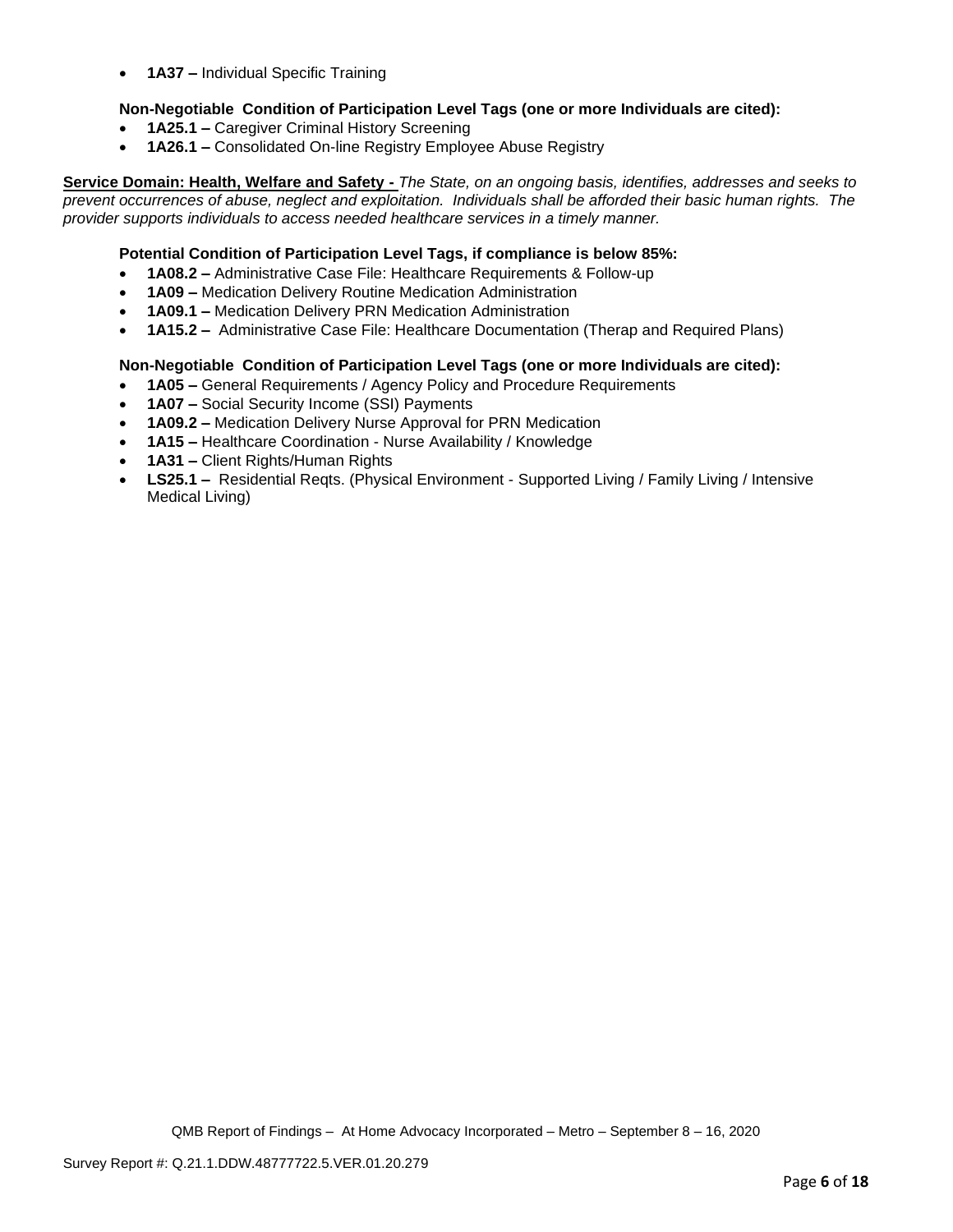## **Attachment C**

#### **Guidelines for the Provider Informal Reconsideration of Finding (IRF) Process**

#### **Introduction:**

Throughout the QMB Survey process, surveyors are openly communicating with providers. Open communication means surveyors have clarified issues and/or requested missing information before completing the review through the use of the signed/dated "Document Request," or "Administrative Needs," etc. forms. Regardless, there may still be instances where the provider disagrees with a specific finding. Providers may use the following process to informally dispute a finding.

#### **Instructions:**

- 1. The Informal Reconsideration of the Finding (IRF) request must be received in writing to the QMB Bureau Chief **within 10 business days** of receipt of the final Report of Findings **(***Note: No extensions are granted for the IRF)***.**
- 2. The written request for an IRF *must* be completed on the QMB Request for Informal Reconsideration of Finding form available on the QMB website: <https://nmhealth.org/about/dhi/cbp/irf/>
- 3. The written request for an IRF must specify in detail the request for reconsideration and why the finding is inaccurate.
- 4. The IRF request must include all supporting documentation or evidence.
- 5. If you have questions about the IRF process, email the IRF Chairperson, Valerie V. Valdez at [valerie.valdez@state.nm.us](mailto:valerie.valdez@state.nm.us) for assistance.

#### **The following limitations apply to the IRF process:**

- The written request for an IRF and all supporting evidence must be received within 10 business days.
- Findings based on evidence requested during the survey and not provided may not be subject to reconsideration.
- The supporting documentation must be new evidence not previously reviewed or requested by the survey team.
- Providers must continue to complete their Plan of Correction during the IRF process
- Providers may not request an IRF to challenge the sampling methodology.
- Providers may not request an IRF based on disagreement with the nature of the standard or regulation.
- Providers may not request an IRF to challenge the team composition.
- Providers may not request an IRF to challenge the DHI/QMB determination of compliance or the length of their DDSD provider contract.

A Provider forfeits the right to an IRF if the request is not received within 10 business days of receiving the report and/or does not include all supporting documentation or evidence to show compliance with the standards and regulations.

The IRF Committee will review the request; the Provider will be notified in writing of the ruling; no face-to-face meeting will be conducted.

When a Provider requests that a finding be reconsidered, it does not stop or delay the Plan of Correction process. **Providers must continue to complete the Plan of Correction, including the finding in dispute regardless of the IRF status.** If a finding is removed or modified, it will be noted and removed or modified from the Report of Findings. It should be noted that in some cases a Plan of Correction may be completed prior to the IRF process being completed. The provider will be notified in writing on the decisions of the IRF committee.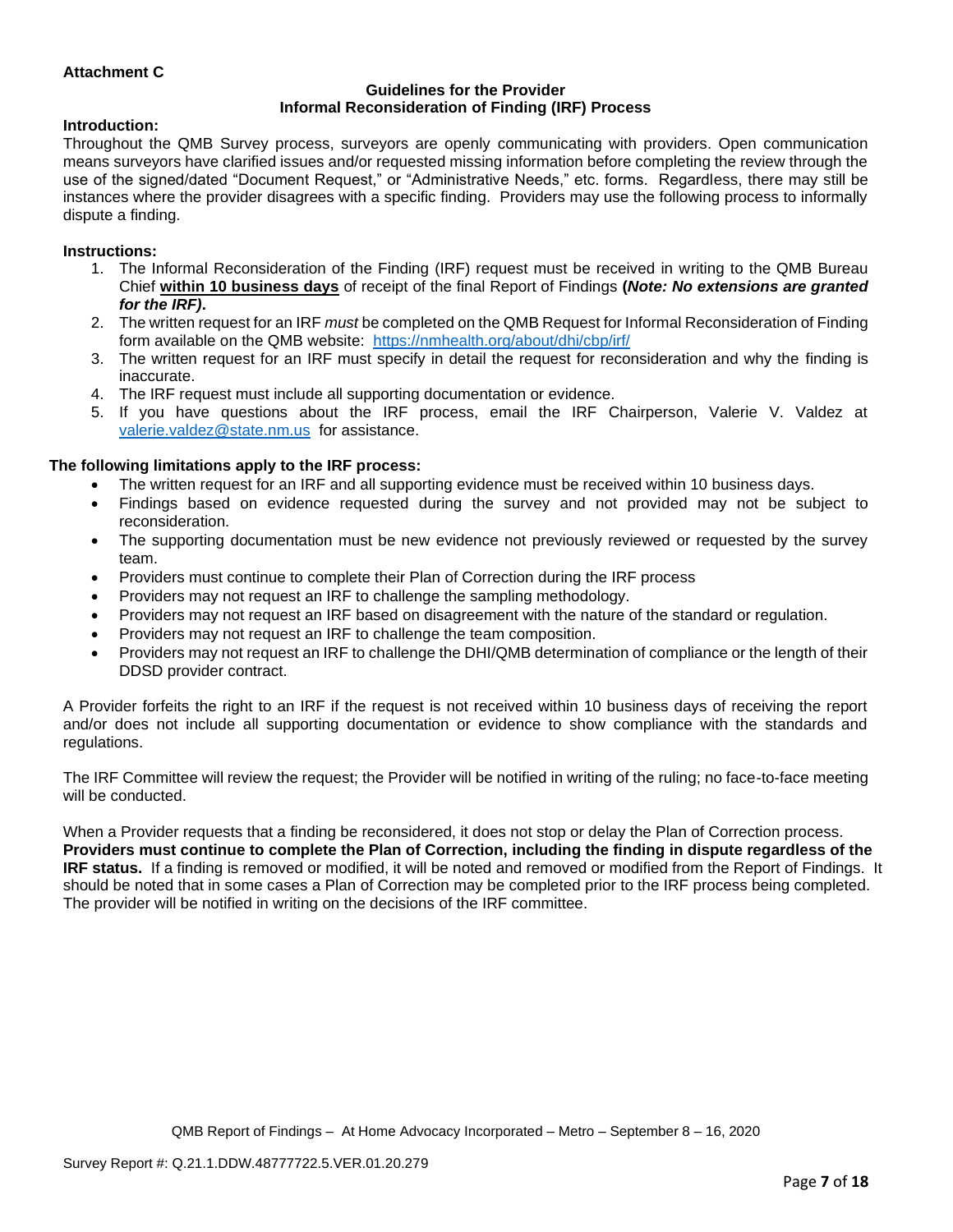# **QMB Determinations of Compliance**

## **Compliance:**

The QMB determination of *Compliance* indicates that a provider has either no deficiencies found during a survey or that no deficiencies at the Condition of Participation Level were found. The agency has obtained a level of compliance such that there is a minimal potential for harm to individuals' health and safety. To qualify for a determination of *Compliance*, the provider must have received no Conditions of Participation Level Deficiencies and have a minimal number of Individuals on the sample affected by the findings indicated in the Standards Level Tags.

## **Partial-Compliance with Standard Level Tags:**

The QMB determination of *Partial-Compliance with Standard Level Tags* indicates that a provider is in compliance with all Condition of Participation Level deficiencies but is out of compliance with a certain percentage of Standard Level deficiencies. This partial-compliance, if not corrected, may result in a negative outcome or the potential for more than minimal harm to individuals' health and safety. There are two ways to receive a determination of Partial Compliance with Standard Level Tags:

- 1. Your Report of Findings includes 16 or fewer Standards Level Tags with between 75% and 100% of the survey sample affected in any tag.
- 2. Your Report of Findings includes 17 or more Standard Level Tags with between 50% to 74% of the survey sample affected in any tag.

# **Partial-Compliance with Standard Level Tags and Condition of Participation Level Tags:**

The QMB determination of *Partial-Compliance with Standard Level Tags and Condition of Participation Level Tags*  indicates that a provider is out of compliance with one to five  $(1 - 5)$  Condition of Participation Level Tags. This partial-compliance, if not corrected, may result in a serious negative outcome or the potential for more than minimal harm to individuals' health and safety.

### **Non-Compliance:**

The QMB determination of *Non-Compliance* indicates a provider is significantly out of compliance with both Standard Level deficiencies and Conditions of Participation level deficiencies. This non-compliance, if not corrected, may result in a serious negative outcome or the potential for more than minimal harm to individuals' health and safety. There are three ways an agency can receive a determination of Non-Compliance:

- 1. Your Report of Findings includes 17 or more total Tags with 0 to 5 Condition of Participation Level Tags with 75% to 100% of the survey sample affected in any Condition of Participation Level tag.
- 2. Your Report of Findings includes any amount of Standard Level Tags with 6 or more Condition of Participation Level Tags.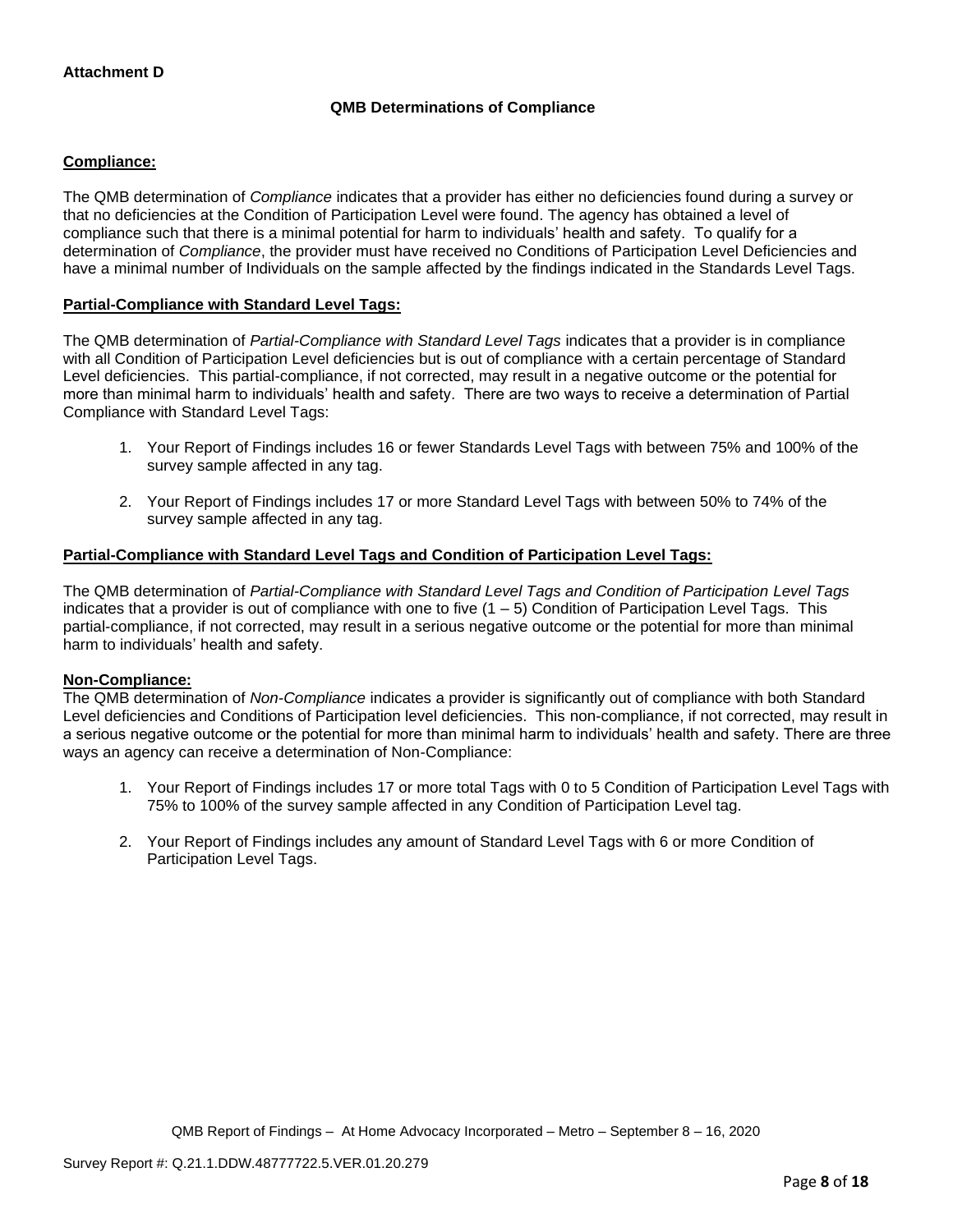| Compliance                                                                                                 | Weighting                                                                                                                     |                                                                                                                          |                                                                                                                   |                                                                                                                        |                                                                                                                                |                                                                                                                             |                                                                                                               |
|------------------------------------------------------------------------------------------------------------|-------------------------------------------------------------------------------------------------------------------------------|--------------------------------------------------------------------------------------------------------------------------|-------------------------------------------------------------------------------------------------------------------|------------------------------------------------------------------------------------------------------------------------|--------------------------------------------------------------------------------------------------------------------------------|-----------------------------------------------------------------------------------------------------------------------------|---------------------------------------------------------------------------------------------------------------|
| <b>Determination</b>                                                                                       |                                                                                                                               | LOW                                                                                                                      |                                                                                                                   | <b>MEDIUM</b>                                                                                                          |                                                                                                                                | <b>HIGH</b>                                                                                                                 |                                                                                                               |
| <b>Total Tags:</b>                                                                                         | up to 16                                                                                                                      | 17 or more                                                                                                               | up to 16                                                                                                          | 17 or more                                                                                                             | <b>Any Amount</b>                                                                                                              | 17 or more                                                                                                                  | <b>Any Amount</b>                                                                                             |
|                                                                                                            | and                                                                                                                           | and                                                                                                                      | and                                                                                                               | and                                                                                                                    | And/or                                                                                                                         | and                                                                                                                         | And/or                                                                                                        |
| <b>COP Level Tags:</b>                                                                                     | 0 COP                                                                                                                         | 0 COP                                                                                                                    | 0 COP                                                                                                             | 0 COP                                                                                                                  | 1 to 5 COP                                                                                                                     | 0 to 5 CoPs                                                                                                                 | 6 or more COP                                                                                                 |
|                                                                                                            | and                                                                                                                           | and                                                                                                                      | and                                                                                                               | and                                                                                                                    |                                                                                                                                | and                                                                                                                         |                                                                                                               |
| Sample Affected:                                                                                           | 0 to 74%                                                                                                                      | 0 to 49%                                                                                                                 | 75 to 100%                                                                                                        | 50 to 74%                                                                                                              |                                                                                                                                | 75 to 100%                                                                                                                  |                                                                                                               |
| "Non-Compliance"                                                                                           |                                                                                                                               |                                                                                                                          |                                                                                                                   |                                                                                                                        |                                                                                                                                | 17 or more<br><b>Total Tags with</b><br>75 to 100% of<br>the Individuals<br>in the sample<br>cited in any CoP<br>Level tag. | Any Amount of<br><b>Standard Level</b><br>Tags and 6 or<br>more Conditions<br>of Participation<br>Level Tags. |
| "Partial Compliance<br>with Standard Level<br>tags and Condition of<br><b>Participation Level</b><br>Tags" |                                                                                                                               |                                                                                                                          |                                                                                                                   |                                                                                                                        | <b>Any Amount</b><br><b>Standard Level</b><br>Tags, plus 1 to 5<br><b>Conditions of</b><br><b>Participation Level</b><br>tags. |                                                                                                                             |                                                                                                               |
| "Partial Compliance<br>with Standard Level<br>tags"                                                        |                                                                                                                               |                                                                                                                          | up to 16<br>Standard Level<br>Tags with 75 to<br>100% of the<br>individuals in<br>the sample cited<br>in any tag. | 17 or more<br><b>Standard Level</b><br>Tags with 50 to<br>74% of the<br>individuals in<br>the sample cited<br>any tag. |                                                                                                                                |                                                                                                                             |                                                                                                               |
| "Compliance"                                                                                               | Up to 16<br><b>Standard Level</b><br>Tags with 0 to<br><b>74%</b> of the<br>individuals in<br>the sample<br>cited in any tag. | 17 or more<br><b>Standard Level</b><br>Tags with 0 to<br>49% of the<br>individuals in<br>the sample cited<br>in any tag. |                                                                                                                   |                                                                                                                        |                                                                                                                                |                                                                                                                             |                                                                                                               |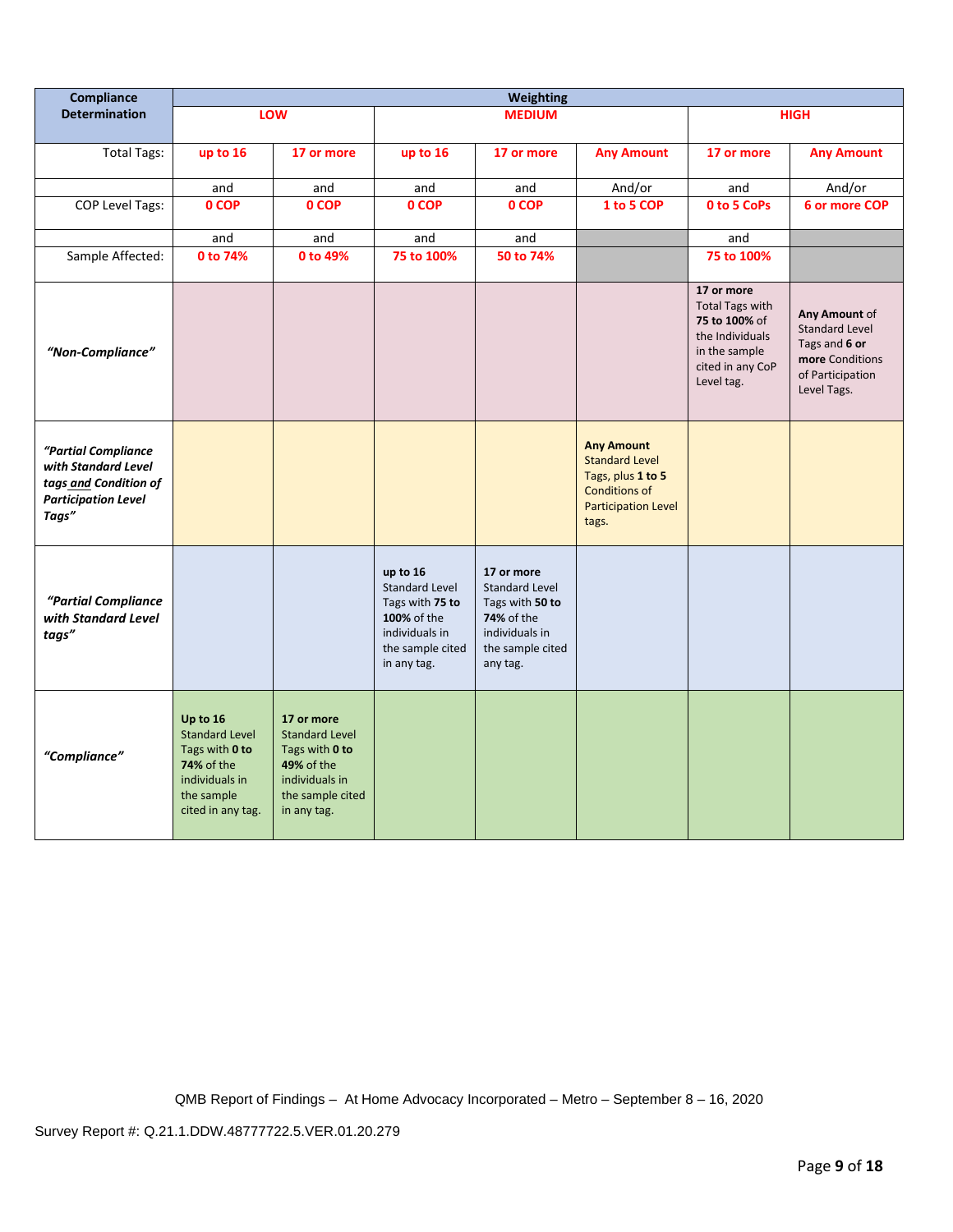| Agency:                     | At Home Advocacy Incorporated - Metro Region                                                              |
|-----------------------------|-----------------------------------------------------------------------------------------------------------|
| Program:                    | Developmental Disabilities Waiver                                                                         |
| Service:                    | 2018: Supported Living, Family Living, Customized Community Supports, and Community Integrated Employment |
|                             | <b>Services</b>                                                                                           |
| Survey Type:                | Verification                                                                                              |
| <b>Routine Survey:</b>      | February 28 - March 5, 2020                                                                               |
| <b>Verification Survey:</b> | September 8 - 16, 2020                                                                                    |

| <b>Standard of Care</b>                                                                                                                                                                                                                                                                                                                                                                                                                                                                                                                                                                                                                                                                                                                                                                                                                                                                                                                                                                                                                                                                                                                                                    | <b>Routine Survey Deficiencies</b><br>February 28 - March 5, 2020                                                                                                                                                                                                                                                                                                                                                                                                                                                                                                                                                                                                                                                                                                                                                                                                                                                                                            | <b>Verification Survey New and Repeat Deficiencies</b><br>September 8 - 16, 2020                                                                                                                                                                                                                                                                                                                                                                                                                                                                                                                                                                                                                                                  |
|----------------------------------------------------------------------------------------------------------------------------------------------------------------------------------------------------------------------------------------------------------------------------------------------------------------------------------------------------------------------------------------------------------------------------------------------------------------------------------------------------------------------------------------------------------------------------------------------------------------------------------------------------------------------------------------------------------------------------------------------------------------------------------------------------------------------------------------------------------------------------------------------------------------------------------------------------------------------------------------------------------------------------------------------------------------------------------------------------------------------------------------------------------------------------|--------------------------------------------------------------------------------------------------------------------------------------------------------------------------------------------------------------------------------------------------------------------------------------------------------------------------------------------------------------------------------------------------------------------------------------------------------------------------------------------------------------------------------------------------------------------------------------------------------------------------------------------------------------------------------------------------------------------------------------------------------------------------------------------------------------------------------------------------------------------------------------------------------------------------------------------------------------|-----------------------------------------------------------------------------------------------------------------------------------------------------------------------------------------------------------------------------------------------------------------------------------------------------------------------------------------------------------------------------------------------------------------------------------------------------------------------------------------------------------------------------------------------------------------------------------------------------------------------------------------------------------------------------------------------------------------------------------|
|                                                                                                                                                                                                                                                                                                                                                                                                                                                                                                                                                                                                                                                                                                                                                                                                                                                                                                                                                                                                                                                                                                                                                                            | Service Domain: Health and Welfare - The state, on an ongoing basis, identifies, addresses and seeks to prevent occurrences of abuse, neglect and                                                                                                                                                                                                                                                                                                                                                                                                                                                                                                                                                                                                                                                                                                                                                                                                            |                                                                                                                                                                                                                                                                                                                                                                                                                                                                                                                                                                                                                                                                                                                                   |
|                                                                                                                                                                                                                                                                                                                                                                                                                                                                                                                                                                                                                                                                                                                                                                                                                                                                                                                                                                                                                                                                                                                                                                            | exploitation. Individuals shall be afforded their basic human rights. The provider supports individuals to access needed healthcare services in a timely manner.                                                                                                                                                                                                                                                                                                                                                                                                                                                                                                                                                                                                                                                                                                                                                                                             |                                                                                                                                                                                                                                                                                                                                                                                                                                                                                                                                                                                                                                                                                                                                   |
| Tag #1A31 Client Rights / Human Rights                                                                                                                                                                                                                                                                                                                                                                                                                                                                                                                                                                                                                                                                                                                                                                                                                                                                                                                                                                                                                                                                                                                                     | <b>Condition of Participation Level Deficiency</b>                                                                                                                                                                                                                                                                                                                                                                                                                                                                                                                                                                                                                                                                                                                                                                                                                                                                                                           | <b>Condition of Participation Level Deficiency</b>                                                                                                                                                                                                                                                                                                                                                                                                                                                                                                                                                                                                                                                                                |
| NMAC 7.26.3.11 RESTRICTIONS OR<br><b>LIMITATION OF CLIENT'S RIGHTS:</b><br>A. A service provider shall not restrict or limit a<br>client's rights except:<br>(1) where the restriction or limitation is allowed in<br>an emergency and is necessary to prevent<br>imminent risk of physical harm to the client or<br>another person; or<br>(2) where the interdisciplinary team has<br>determined that the client's limited capacity to<br>exercise the right threatens his or her physical<br>safety; or<br>(3) as provided for in Section 10.1.14 [now<br>Subsection N of 7.26.3.10 NMAC].<br>B. Any emergency intervention to prevent physical<br>harm shall be reasonable to prevent harm, shall<br>be the least restrictive intervention necessary to<br>meet the emergency, shall be allowed no longer<br>than necessary and shall be subject to<br>interdisciplinary team (IDT) review. The IDT upon<br>completion of its review may refer its findings to<br>the office of quality assurance. The emergency<br>intervention may be subject to review by the<br>service provider's behavioral support committee or<br>human rights committee in accordance with the | After an analysis of the evidence it has been<br>determined there is a significant potential for a<br>negative outcome to occur.<br>Based on record review, the Agency did not ensure<br>the rights of Individuals was not restricted or limited.<br>When the Agencies HRC meeting minutes were<br>reviewed for documentation of Human Rights<br>approval, the following was found.<br>The agency did not have evidence of HRC approval<br>for each individual. Per NMAC 7.26.3.11 Chapter 3<br>Section 8: The HRC with primary responsibility for<br>implementation of the rights restriction will record all<br>meeting minutes on an individual basis, i.e., each<br>meeting discussion for an individual will be recorded<br>separately<br>Review of HRC meeting found the agency listed<br>those in attendance and listed Individuals being<br>reviewed for HRC approvals, however, did not list<br>them separately or show approval of the restriction | <b>New/Repeat Finding:</b><br>After an analysis of the evidence it has been<br>determined there is a significant potential for a<br>negative outcome to occur.<br>Based on record review, the Agency did not ensure<br>the rights of Individuals was not restricted or limited.<br>When the Agencies HRC meeting minutes were<br>reviewed for documentation of Human Rights<br>approval, the following was found.<br>The agency did not have evidence of HRC<br>Committee Meeting being held quarterly. Per NMAC<br>7.26.3.11 and DDW Standards Chapter 3 Section 5:<br>HRC Committees are required to meet at least on a<br>quarterly basis. No evidence found that the HRC<br>Committee met during the 4/2020 - 6/2020 quarter. |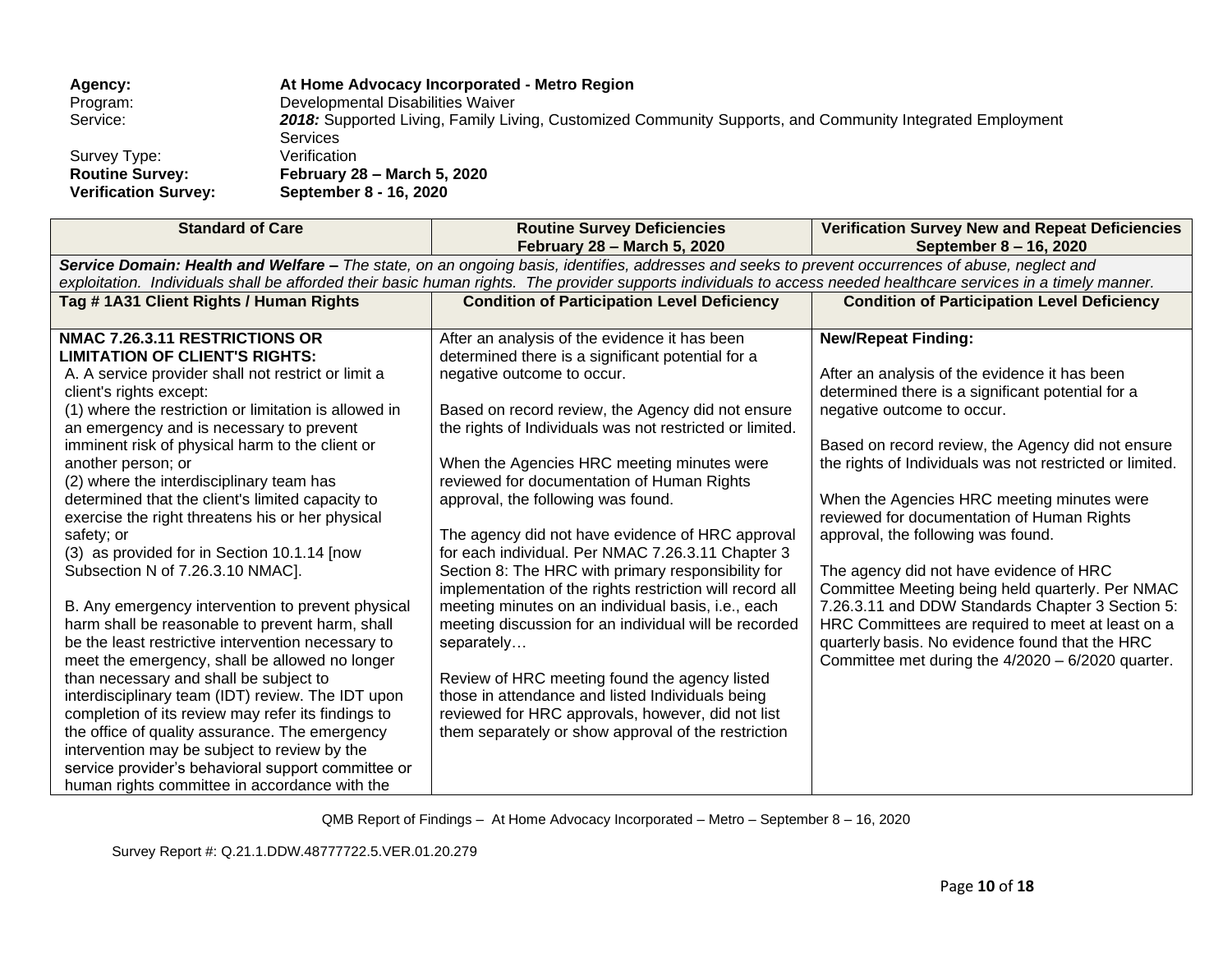| behavioral support policies or other department<br>regulation or policy.<br>C. The service provider may adopt reasonable<br>program policies of general applicability to clients<br>served by that service provider that do not violate<br>client rights. [09/12/94; 01/15/97; Recompiled<br>10/31/01]                                        |  |
|-----------------------------------------------------------------------------------------------------------------------------------------------------------------------------------------------------------------------------------------------------------------------------------------------------------------------------------------------|--|
| Developmental Disabilities (DD) Waiver Service<br>Standards 2/26/2018; Re-Issue: 12/28/2018; Eff<br>1/1/2019<br><b>Chapter 2: Human Rights:</b> Civil rights apply to<br>everyone, including all waiver participants, family                                                                                                                  |  |
| members, guardians, natural supports, and Provider<br>Agencies. Everyone has a responsibility to make<br>sure those rights are not violated. All Provider<br>Agencies play a role in person-centered planning<br>(PCP) and have an obligation to contribute to the<br>planning process, always focusing on how to best<br>support the person. |  |
| Chapter 3 Safeguards: 3.3.1 HRC Procedural<br><b>Requirements:</b><br>1. An invitation to participate in the HRC meeting of<br>a rights restriction review will be given to the person<br>(regardless of verbal or cognitive ability), his/her                                                                                                |  |
| guardian, and/or a family member (if desired by the<br>person), and the Behavior Support Consultant (BSC)<br>at least 10 working days prior to the meeting (except<br>for in emergency situations). If the person (and/or<br>the guardian) does not wish to attend, his/her stated                                                            |  |
| preferences may be brought to the meeting by<br>someone whom the person chooses as his/her<br>representative.<br>2. The Provider Agencies that are seeking to<br>temporarily limit the person's right(s) (e.g., Living                                                                                                                        |  |
| Supports, Community Inclusion, or BSC) are<br>required to support the person's informed consent<br>regarding the rights restriction, as well as their timely<br>participation in the review.<br>3. The plan's author, designated staff (e.g., agency                                                                                          |  |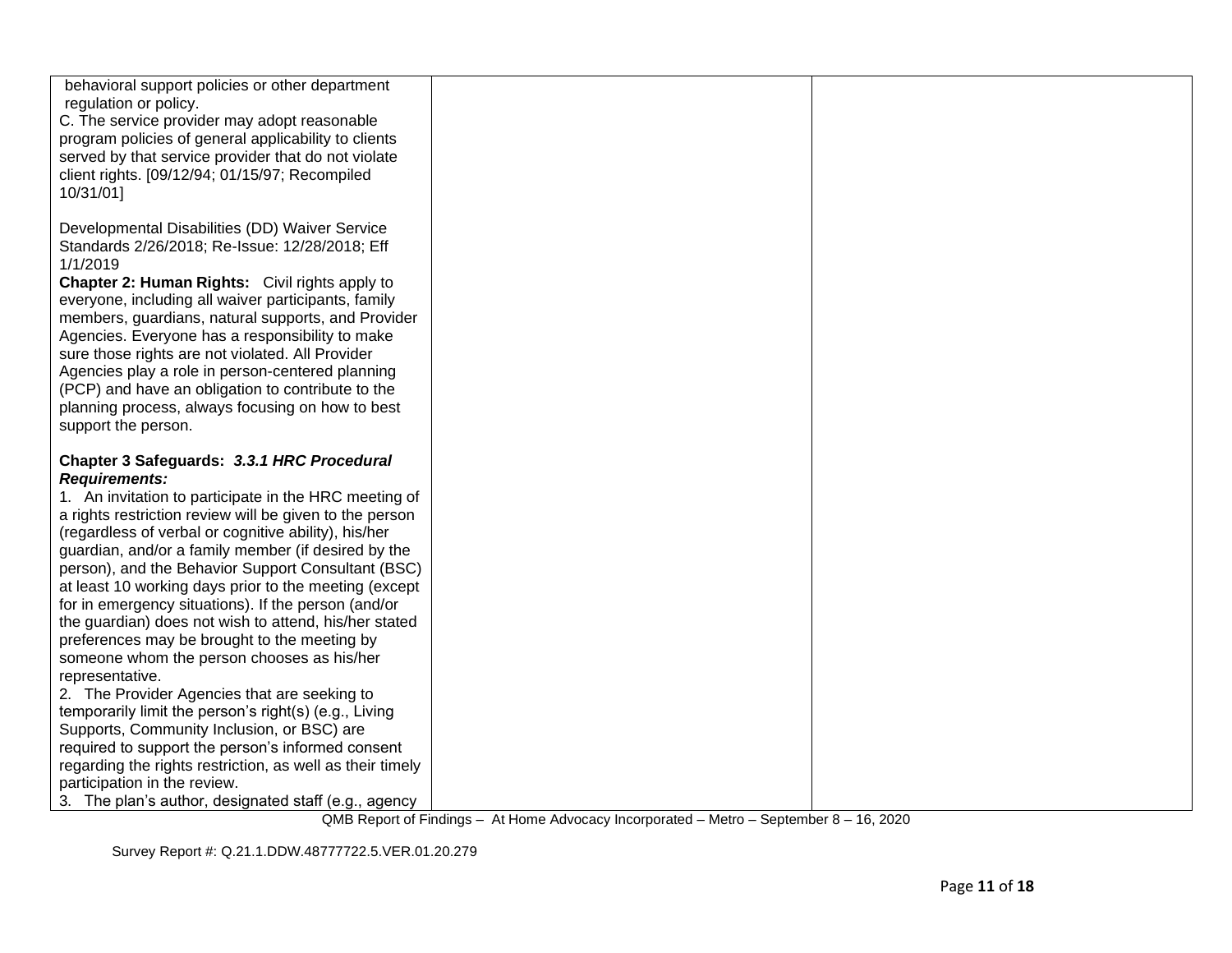| service coordinator) and/or the CM makes a written        |  |
|-----------------------------------------------------------|--|
| or oral presentation to the HRC.                          |  |
| 4. The results of the HRC review are reported in          |  |
| writing to the person supported, the guardian, the        |  |
| BSC, the mental health or other specialized therapy       |  |
| provider, and the CM within three working days of         |  |
| the meeting.                                              |  |
| 5. HRC committees are required to meet at least on        |  |
| a quarterly basis.                                        |  |
| 6. A quorum to conduct an HRC meeting is at least         |  |
| three voting members eligible to vote in each             |  |
| situation and at least one must be a community            |  |
| member at large.                                          |  |
| 7. HRC members who are directly involved in the           |  |
| services provided to the person must excuse               |  |
| themselves from voting in that situation.                 |  |
| Each HRC is required to have a provision for              |  |
| emergency approval of rights restrictions based           |  |
| upon credible threats of harm against self or others      |  |
| that may arise between scheduled HRC meetings             |  |
| (e.g., locking up sharp knives after a serious attempt    |  |
| to injure self or others or a disclosure, with a credible |  |
| plan, to seriously injure or kill someone). The           |  |
| confidential and HIPAA compliant emergency                |  |
| meeting may be via telephone, video or conference         |  |
| call, or secure email. Procedures may include an          |  |
| initial emergency phone meeting, and a subsequent         |  |
| follow-up emergency meeting in complex and/or             |  |
| ongoing situations.                                       |  |
| 8. The HRC with primary responsibility for                |  |
| implementation of the rights restriction will record all  |  |
| meeting minutes on an individual basis, i.e., each        |  |
| meeting discussion for an individual will be recorded     |  |
| separately, and minutes of all meetings will be           |  |
| retained at the agency for at least six years from the    |  |
| final date of continuance of the restriction.             |  |
| 3.3.3 HRC and Behavioral Support: The HRC                 |  |
| reviews temporary restrictions of rights that are         |  |
| related to medical issues or health and safety            |  |
| considerations such as decreased mobility (e.g., the      |  |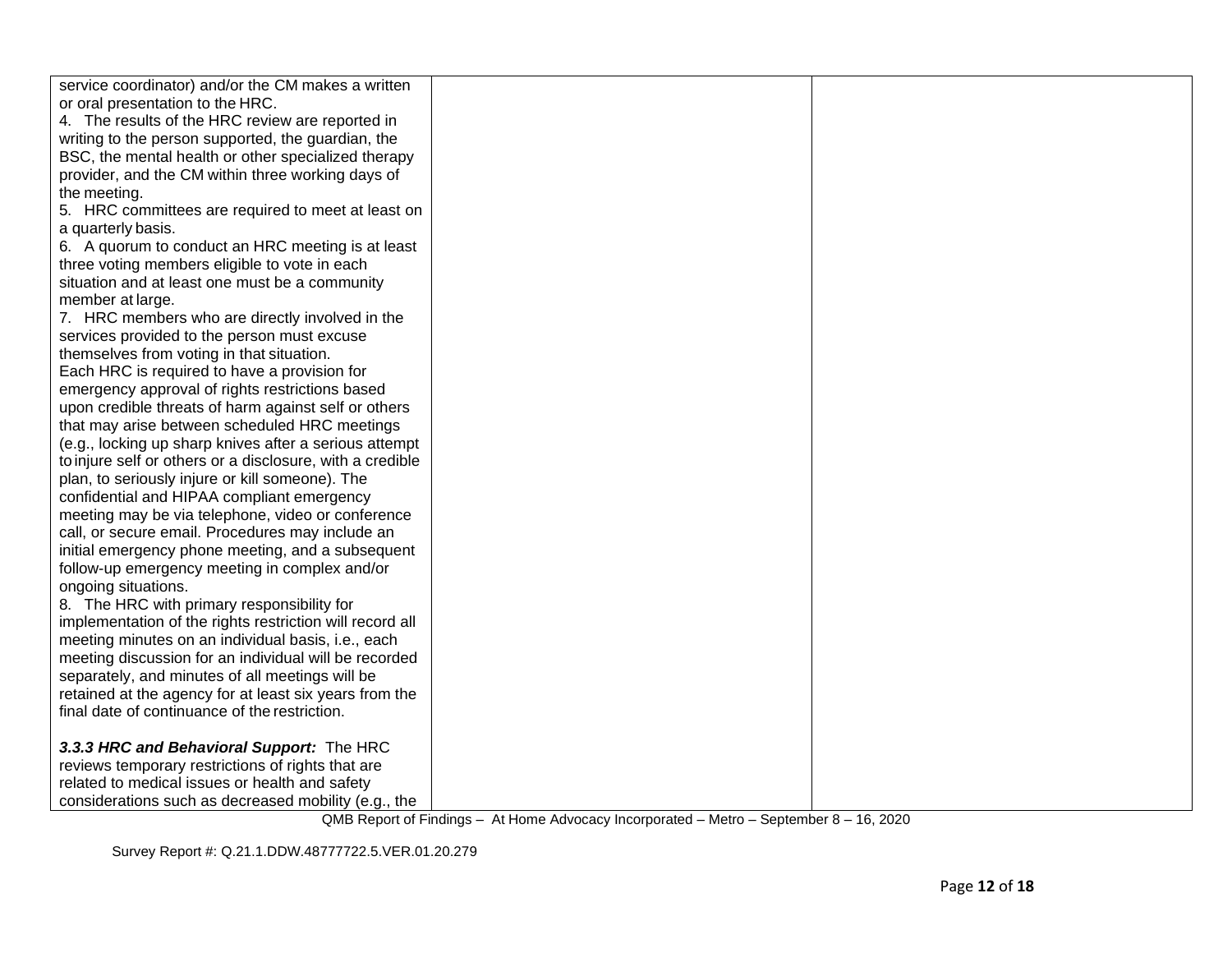| use of bed rails due to risk of falling during the night<br>while getting out of bed). However, other temporary<br>restrictions may be implemented because of health<br>and safety considerations arising from behavioral<br>issues.<br>Positive Behavioral Supports (PBS) are mandated<br>and used when behavioral support is needed and<br>desired by the person and/or the IDT. PBS<br>emphasizes the acquisition and maintenance of<br>positive skills (e.g. building healthy relationships) to<br>increase the person's quality of life understanding<br>that a natural reduction in other challenging<br>behaviors will follow. At times, aversive interventions<br>may be temporarily included as a part of a person's<br>behavioral support (usually in the BCIP), and<br>therefore, need to be reviewed prior to<br>implementation as well as periodically while the<br>restrictive intervention is in place. PBSPs not<br>containing aversive interventions do not require<br>HRC review or approval.<br>Plans (e.g., ISPs, PBSPs, BCIPs PPMPs, and/or<br>RMPs) that contain any aversive interventions are<br>submitted to the HRC in advance of a meeting,<br>except in emergency situations. |  |
|-----------------------------------------------------------------------------------------------------------------------------------------------------------------------------------------------------------------------------------------------------------------------------------------------------------------------------------------------------------------------------------------------------------------------------------------------------------------------------------------------------------------------------------------------------------------------------------------------------------------------------------------------------------------------------------------------------------------------------------------------------------------------------------------------------------------------------------------------------------------------------------------------------------------------------------------------------------------------------------------------------------------------------------------------------------------------------------------------------------------------------------------------------------------------------------------------------------|--|
|                                                                                                                                                                                                                                                                                                                                                                                                                                                                                                                                                                                                                                                                                                                                                                                                                                                                                                                                                                                                                                                                                                                                                                                                           |  |
| 3.3.4 Interventions Requiring HRC Review and                                                                                                                                                                                                                                                                                                                                                                                                                                                                                                                                                                                                                                                                                                                                                                                                                                                                                                                                                                                                                                                                                                                                                              |  |
| Approval: HRCs must review prior to                                                                                                                                                                                                                                                                                                                                                                                                                                                                                                                                                                                                                                                                                                                                                                                                                                                                                                                                                                                                                                                                                                                                                                       |  |
| implementation, any plans (e.g. ISPs, PBSPs,                                                                                                                                                                                                                                                                                                                                                                                                                                                                                                                                                                                                                                                                                                                                                                                                                                                                                                                                                                                                                                                                                                                                                              |  |
| BCIPs and/or PPMPs, RMPs), with strategies,                                                                                                                                                                                                                                                                                                                                                                                                                                                                                                                                                                                                                                                                                                                                                                                                                                                                                                                                                                                                                                                                                                                                                               |  |
| including but not limited to:                                                                                                                                                                                                                                                                                                                                                                                                                                                                                                                                                                                                                                                                                                                                                                                                                                                                                                                                                                                                                                                                                                                                                                             |  |
| $1_{\cdot}$<br>response cost;                                                                                                                                                                                                                                                                                                                                                                                                                                                                                                                                                                                                                                                                                                                                                                                                                                                                                                                                                                                                                                                                                                                                                                             |  |
| 2.<br>restitution;                                                                                                                                                                                                                                                                                                                                                                                                                                                                                                                                                                                                                                                                                                                                                                                                                                                                                                                                                                                                                                                                                                                                                                                        |  |
| 3.<br>emergency physical restraint (EPR);                                                                                                                                                                                                                                                                                                                                                                                                                                                                                                                                                                                                                                                                                                                                                                                                                                                                                                                                                                                                                                                                                                                                                                 |  |
| routine use of law enforcement as part of a<br>4.<br>BCIP;                                                                                                                                                                                                                                                                                                                                                                                                                                                                                                                                                                                                                                                                                                                                                                                                                                                                                                                                                                                                                                                                                                                                                |  |
| routine use of emergency hospitalization<br>5.                                                                                                                                                                                                                                                                                                                                                                                                                                                                                                                                                                                                                                                                                                                                                                                                                                                                                                                                                                                                                                                                                                                                                            |  |
| procedures as part of a BCIP;                                                                                                                                                                                                                                                                                                                                                                                                                                                                                                                                                                                                                                                                                                                                                                                                                                                                                                                                                                                                                                                                                                                                                                             |  |
| use of point systems;<br>6.                                                                                                                                                                                                                                                                                                                                                                                                                                                                                                                                                                                                                                                                                                                                                                                                                                                                                                                                                                                                                                                                                                                                                                               |  |
| use of intense, highly structured, and<br>7.                                                                                                                                                                                                                                                                                                                                                                                                                                                                                                                                                                                                                                                                                                                                                                                                                                                                                                                                                                                                                                                                                                                                                              |  |
| specialized treatment strategies, including                                                                                                                                                                                                                                                                                                                                                                                                                                                                                                                                                                                                                                                                                                                                                                                                                                                                                                                                                                                                                                                                                                                                                               |  |
| level systems with response cost or failure to                                                                                                                                                                                                                                                                                                                                                                                                                                                                                                                                                                                                                                                                                                                                                                                                                                                                                                                                                                                                                                                                                                                                                            |  |

Survey Report #: Q.21.1.DDW.48777722.5.VER.01.20.279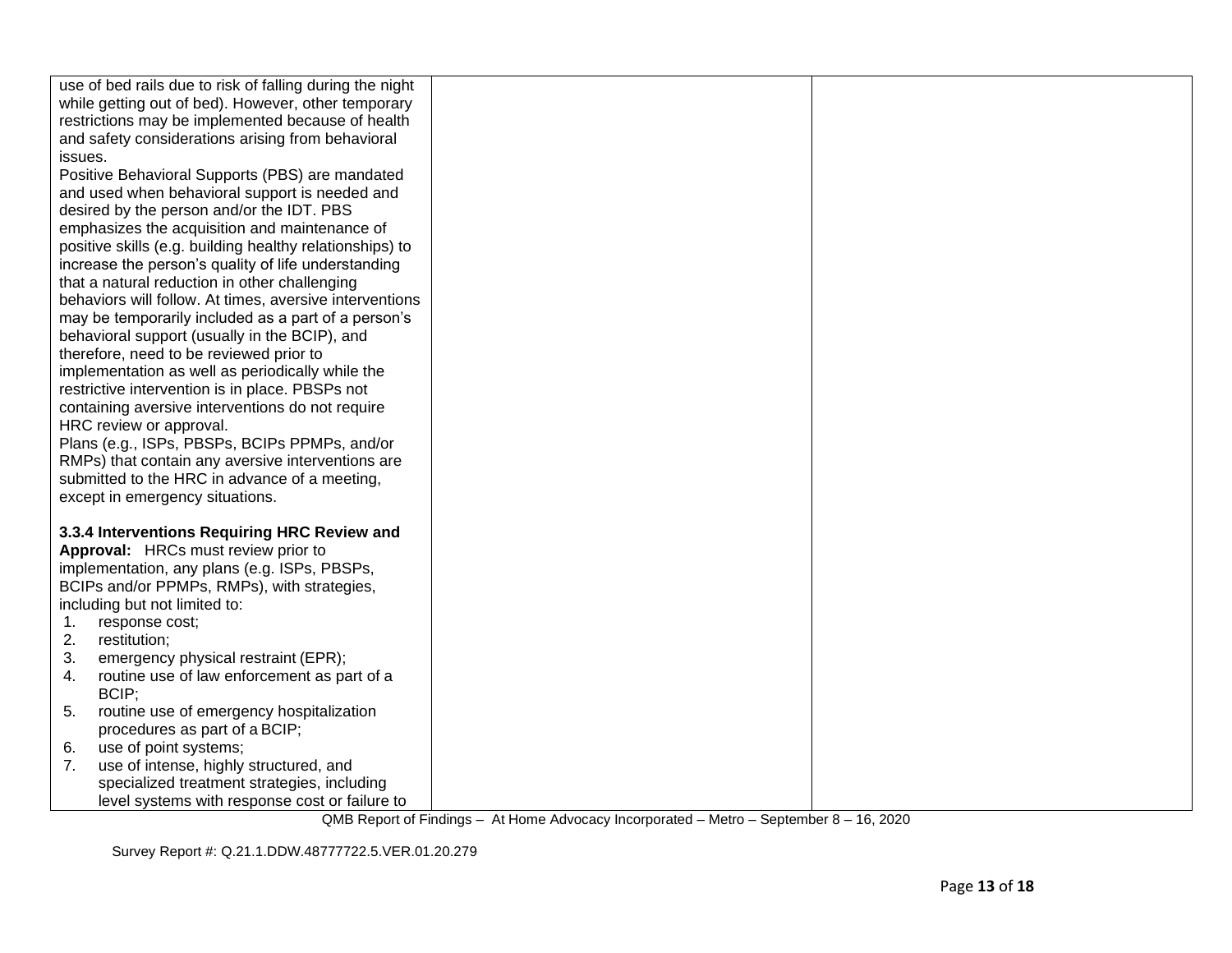| earn components;<br>8.<br>a 1:1 staff to person ratio for behavioral<br>reasons, or, very rarely, a 2:1 staff to person<br>ratio for behavioral or medical reasons;<br>use of PRN psychotropic medications;<br>9.<br>10. use of protective devices for behavioral<br>purposes (e.g., helmets for head banging,<br>Posey gloves for biting hand);<br>11. use of bed rails;<br>12. use of a device and/or monitoring system<br>through PST may impact the person's privacy<br>or other rights; or<br>13. use of any alarms to alert staff to a person's<br>whereabouts.                                                                                                                                                                                                                        |  |
|----------------------------------------------------------------------------------------------------------------------------------------------------------------------------------------------------------------------------------------------------------------------------------------------------------------------------------------------------------------------------------------------------------------------------------------------------------------------------------------------------------------------------------------------------------------------------------------------------------------------------------------------------------------------------------------------------------------------------------------------------------------------------------------------|--|
| 3.4 Emergency Physical Restraint (EPR): Every<br>person shall be free from the use of restrictive<br>physical crisis intervention measures that are<br>unnecessary. Provider Agencies who support<br>people who may occasionally need intervention<br>such as Emergency Physical Restraint (EPR) are<br>required to institute procedures to maximize safety.                                                                                                                                                                                                                                                                                                                                                                                                                                 |  |
| 3.4.5 Human Rights Committee: The HRC<br>reviews use of EPR. The BCIP may not be<br>implemented without HRC review and approval<br>whenever EPR or other restrictive measure(s) are<br>included. Provider Agencies with an HRC are<br>required to ensure that the HRCs:<br>participate in training regarding required<br>1.<br>constitution and oversight activities for HRCs;<br>review any BCIP, that include the use of EPR;<br>2.<br>occur at least annually, occur in any quarter<br>3.<br>where EPR is used, and occur whenever any<br>change to the BCIP is considered;<br>maintain HRC minutes approving or disallowing<br>4.<br>the use of EPR as written in a BCIP; and<br>maintain HRC minutes of meetings reviewing<br>5.<br>the implementation of the BCIP when EPR is<br>used. |  |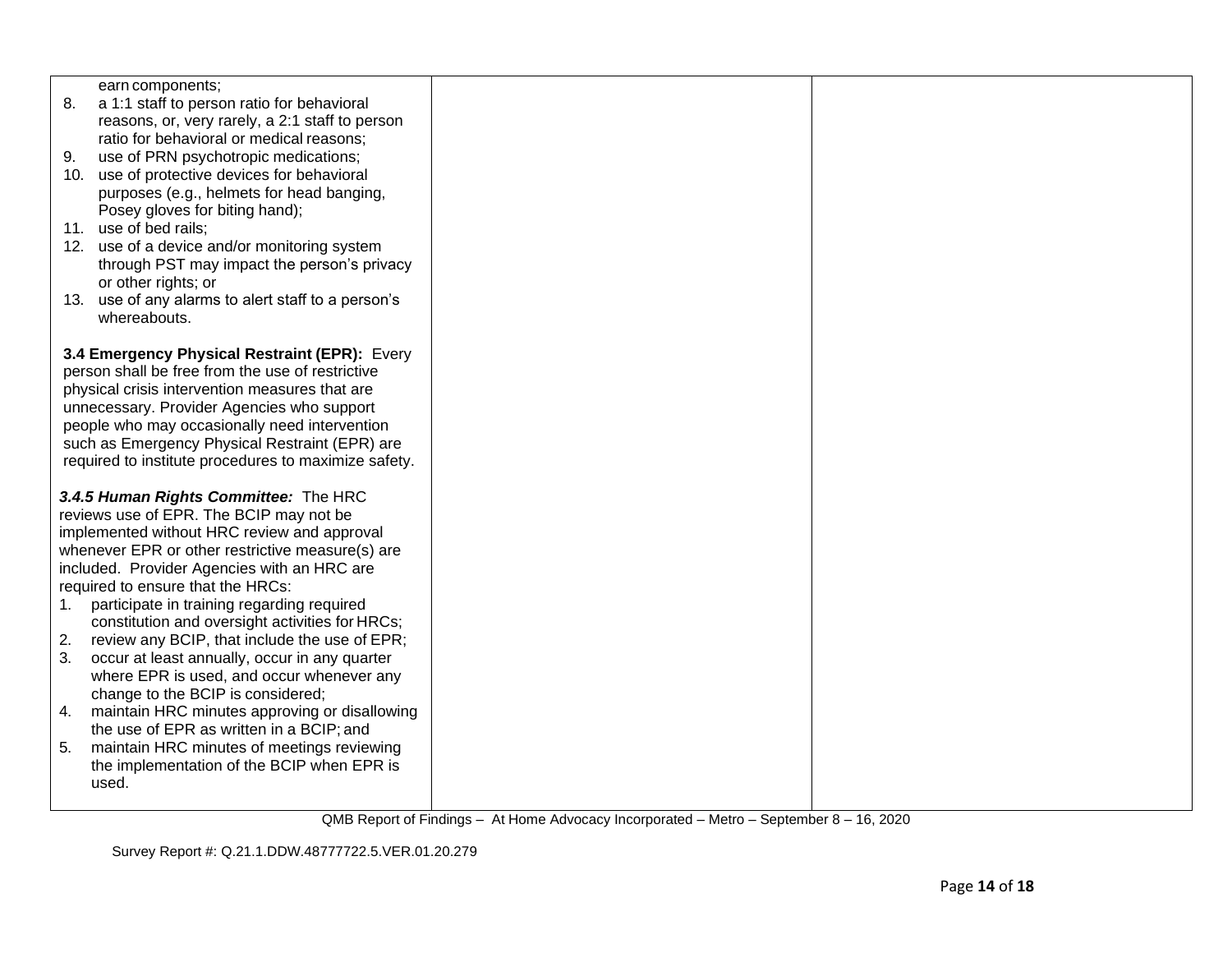| <b>Standard of Care</b>                                                                                                                                          | <b>Routine Survey Deficiencies</b><br>February 28 - March 5, 2020 | <b>Verification Survey New and Repeat Deficiencies</b><br>September 8 - 16, 2020 |  |  |  |
|------------------------------------------------------------------------------------------------------------------------------------------------------------------|-------------------------------------------------------------------|----------------------------------------------------------------------------------|--|--|--|
| Service Domain: Service Plans: ISP Implementation - Services are delivered in accordance with the service plan, including type, scope, amount, duration and      |                                                                   |                                                                                  |  |  |  |
| frequency specified in the service plan.                                                                                                                         |                                                                   |                                                                                  |  |  |  |
| Tag # 1A08 Administrative Case File (Other                                                                                                                       | <b>Standard Level Deficiency</b>                                  | <b>COMPLETE</b>                                                                  |  |  |  |
| <b>Required Documents)</b>                                                                                                                                       |                                                                   |                                                                                  |  |  |  |
| Tag #1A08.1 Administrative and Residential                                                                                                                       | <b>Standard Level Deficiency</b>                                  | <b>COMPLETE</b>                                                                  |  |  |  |
| <b>Case File: Progress Notes</b>                                                                                                                                 |                                                                   |                                                                                  |  |  |  |
| Tag # 1A32 Administrative Case File: Individual                                                                                                                  | <b>Condition of Participation Level Deficiency</b>                | <b>COMPLETE</b>                                                                  |  |  |  |
| <b>Service Plan Implementation</b>                                                                                                                               |                                                                   |                                                                                  |  |  |  |
| Tag # 1A32.1 Administrative Case File: Individual                                                                                                                | <b>Standard Level Deficiency</b>                                  | <b>COMPLETE</b>                                                                  |  |  |  |
| Service Plan Implementation (Not Completed at                                                                                                                    |                                                                   |                                                                                  |  |  |  |
| <b>Frequency)</b>                                                                                                                                                |                                                                   |                                                                                  |  |  |  |
| Tag #1A38 Living Care Arrangement /                                                                                                                              | <b>Standard Level Deficiency</b>                                  | <b>COMPLETE</b>                                                                  |  |  |  |
| <b>Community Inclusion Reporting Requirements</b>                                                                                                                |                                                                   |                                                                                  |  |  |  |
| Tag # LS14 Residential Service Delivery Site                                                                                                                     | <b>Condition of Participation Level Deficiency</b>                | <b>COMPLETE</b>                                                                  |  |  |  |
| <b>Case File (ISP and Healthcare Requirements)</b>                                                                                                               |                                                                   |                                                                                  |  |  |  |
| Tag # LS14.1 Residential Service Delivery Site                                                                                                                   | <b>Standard Level Deficiency</b>                                  | <b>COMPLETE</b>                                                                  |  |  |  |
| <b>Case File (Other Req. Documentation)</b>                                                                                                                      |                                                                   |                                                                                  |  |  |  |
| Service Domain: Qualified Providers - The State monitors non-licensed/non-certified providers to assure adherence to waiver requirements. The State              |                                                                   |                                                                                  |  |  |  |
| implements its policies and procedures for verifying that provider training is conducted in accordance with State requirements and the approved waiver.          |                                                                   |                                                                                  |  |  |  |
| Tag #1A20 Direct Support Personnel Training                                                                                                                      | <b>Standard Level Deficiency</b>                                  | <b>COMPLETE</b>                                                                  |  |  |  |
| Tag #1A22 Agency Personnel Competency                                                                                                                            | <b>Condition of Participation Level Deficiency</b>                | <b>COMPLETE</b>                                                                  |  |  |  |
| Tag # 1A25.1 Caregiver Criminal History                                                                                                                          | <b>Condition of Participation Level Deficiency</b>                | <b>COMPLETE</b>                                                                  |  |  |  |
| <b>Screening</b>                                                                                                                                                 |                                                                   |                                                                                  |  |  |  |
| Tag # 1A37 Individual Specific Training                                                                                                                          | <b>Standard Level Deficiency</b>                                  | <b>COMPLETE</b>                                                                  |  |  |  |
| Tag # 1A43.1 General Events Reporting:                                                                                                                           | <b>Standard Level Deficiency</b>                                  | <b>COMPLETE</b>                                                                  |  |  |  |
| <b>Individual Reporting</b>                                                                                                                                      |                                                                   |                                                                                  |  |  |  |
| Service Domain: Health and Welfare - The state, on an ongoing basis, identifies, addresses and seeks to prevent occurrences of abuse, neglect and                |                                                                   |                                                                                  |  |  |  |
| exploitation. Individuals shall be afforded their basic human rights. The provider supports individuals to access needed healthcare services in a timely manner. |                                                                   |                                                                                  |  |  |  |
| Tag # 1A08.2 Administrative Case File:                                                                                                                           | <b>Standard Level Deficiency</b>                                  | <b>COMPLETE</b>                                                                  |  |  |  |
| <b>Healthcare Requirements &amp; Follow-up</b>                                                                                                                   |                                                                   |                                                                                  |  |  |  |
| Tag #1A03 Continuous Quality Improvement                                                                                                                         | <b>Standard Level Deficiency</b>                                  | <b>COMPLETE</b>                                                                  |  |  |  |
| <b>System &amp; Key Performance Indicators (KPIs)</b>                                                                                                            |                                                                   |                                                                                  |  |  |  |
| Tag #1A09 Medication Delivery Routine                                                                                                                            | <b>Condition of Participation Level Deficiency</b>                | <b>COMPLETE</b>                                                                  |  |  |  |
| <b>Medication Administration</b>                                                                                                                                 |                                                                   |                                                                                  |  |  |  |

Survey Report #: Q.21.1.DDW.48777722.5.VER.01.20.279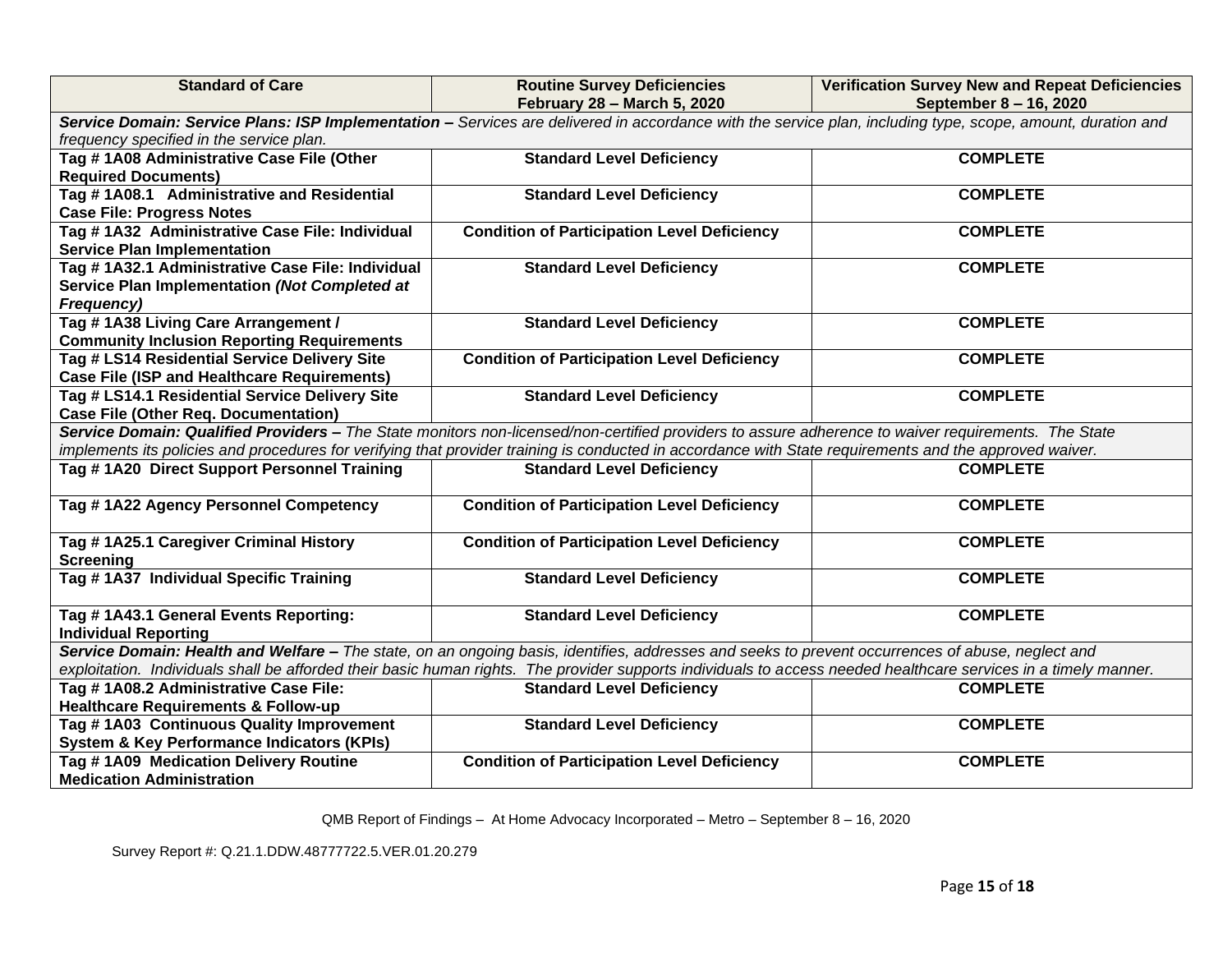| Tag #1A09.1 Medication Delivery PRN<br><b>Medication Administration</b>                                                                                                                                              | <b>Standard Level Deficiency</b>                   | <b>COMPLETE</b> |  |  |
|----------------------------------------------------------------------------------------------------------------------------------------------------------------------------------------------------------------------|----------------------------------------------------|-----------------|--|--|
| Tag #1A15.2 Administrative Case File:<br><b>Healthcare Documentation (Therap and Required</b><br>Plans)                                                                                                              | <b>Condition of Participation Level Deficiency</b> | <b>COMPLETE</b> |  |  |
| Tag #1A33.1 Board of Pharmacy - License                                                                                                                                                                              | <b>Standard Level Deficiency</b>                   | <b>COMPLETE</b> |  |  |
| Tag # LS06 Family Living Requirements                                                                                                                                                                                | <b>Standard Level Deficiency</b>                   | <b>COMPLETE</b> |  |  |
| Tag # LS25 Residential Health & Safety<br>(Supported Living / Family Living / Intensive<br><b>Medical Living)</b>                                                                                                    | <b>Standard Level Deficiency</b>                   | <b>COMPLETE</b> |  |  |
| Service Domain: Medicaid Billing/Reimbursement - State financial oversight exists to assure that claims are coded and paid for in accordance with the<br>reimbursement methodology specified in the approved waiver. |                                                    |                 |  |  |
| Tag # IS30 Customized Community Supports<br><b>Reimbursement</b>                                                                                                                                                     | <b>Standard Level Deficiency</b>                   | <b>COMPLETE</b> |  |  |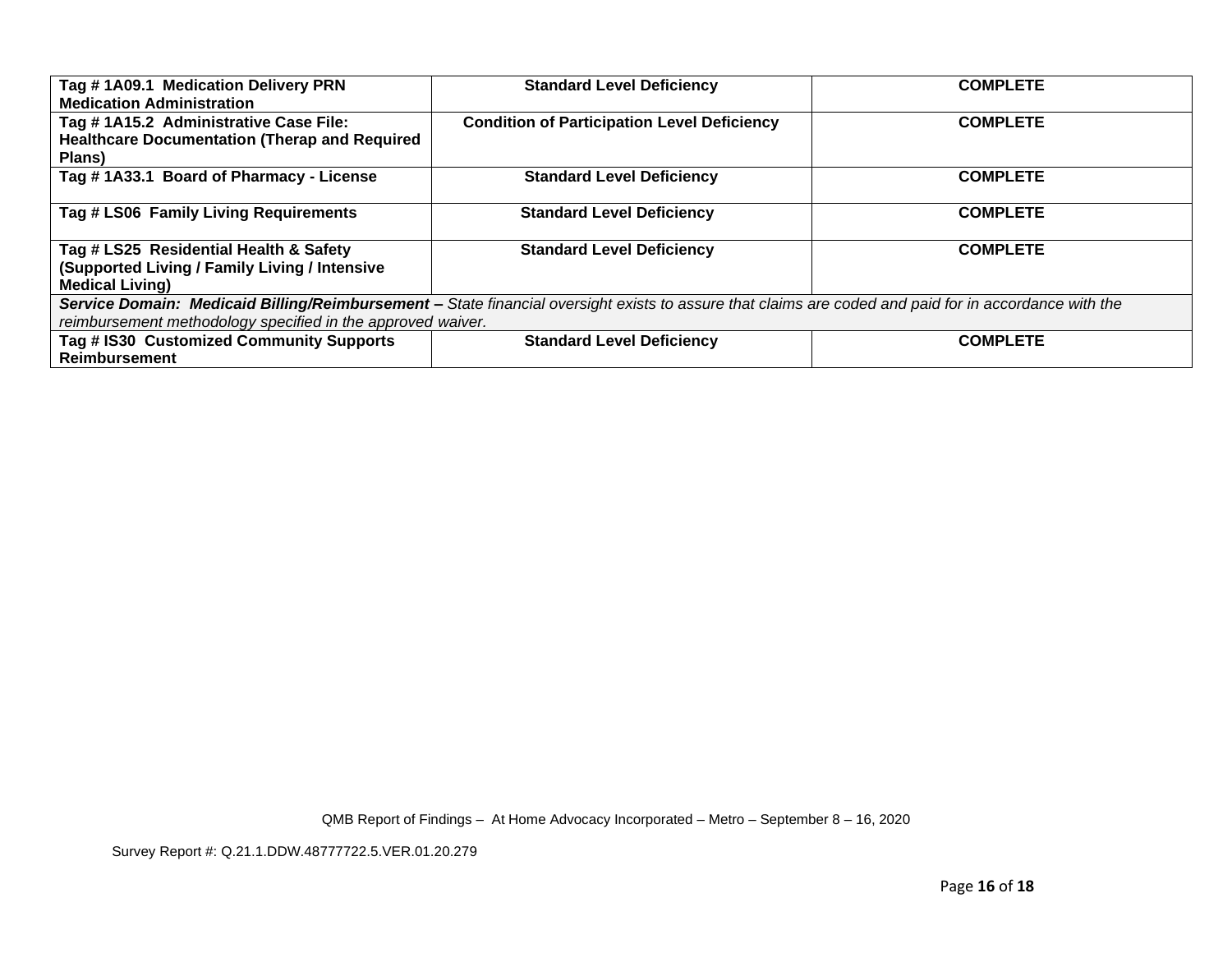|                                                  | Verification Survey Plan of Correction, On-going QA/QI and Responsible Party                                                                                                                                                                                                                                                    | <b>Completion Date</b> |
|--------------------------------------------------|---------------------------------------------------------------------------------------------------------------------------------------------------------------------------------------------------------------------------------------------------------------------------------------------------------------------------------|------------------------|
| Tag #1A31 Client Rights /<br><b>Human Rights</b> | Provider:<br>State your Plan of Correction for the deficiencies cited in this tag here (How is the deficiency going to<br>be corrected? This can be specific to each deficiency cited or if possible an overall correction?): $\rightarrow$                                                                                     |                        |
|                                                  | <b>Provider:</b><br>Enter your ongoing Quality Assurance/Quality Improvement processes as it related to this tag<br>number here (What is going to be done? How many individuals is this going to affect? How often will this be<br>completed? Who is responsible? What steps will be taken if issues are found?): $\rightarrow$ |                        |